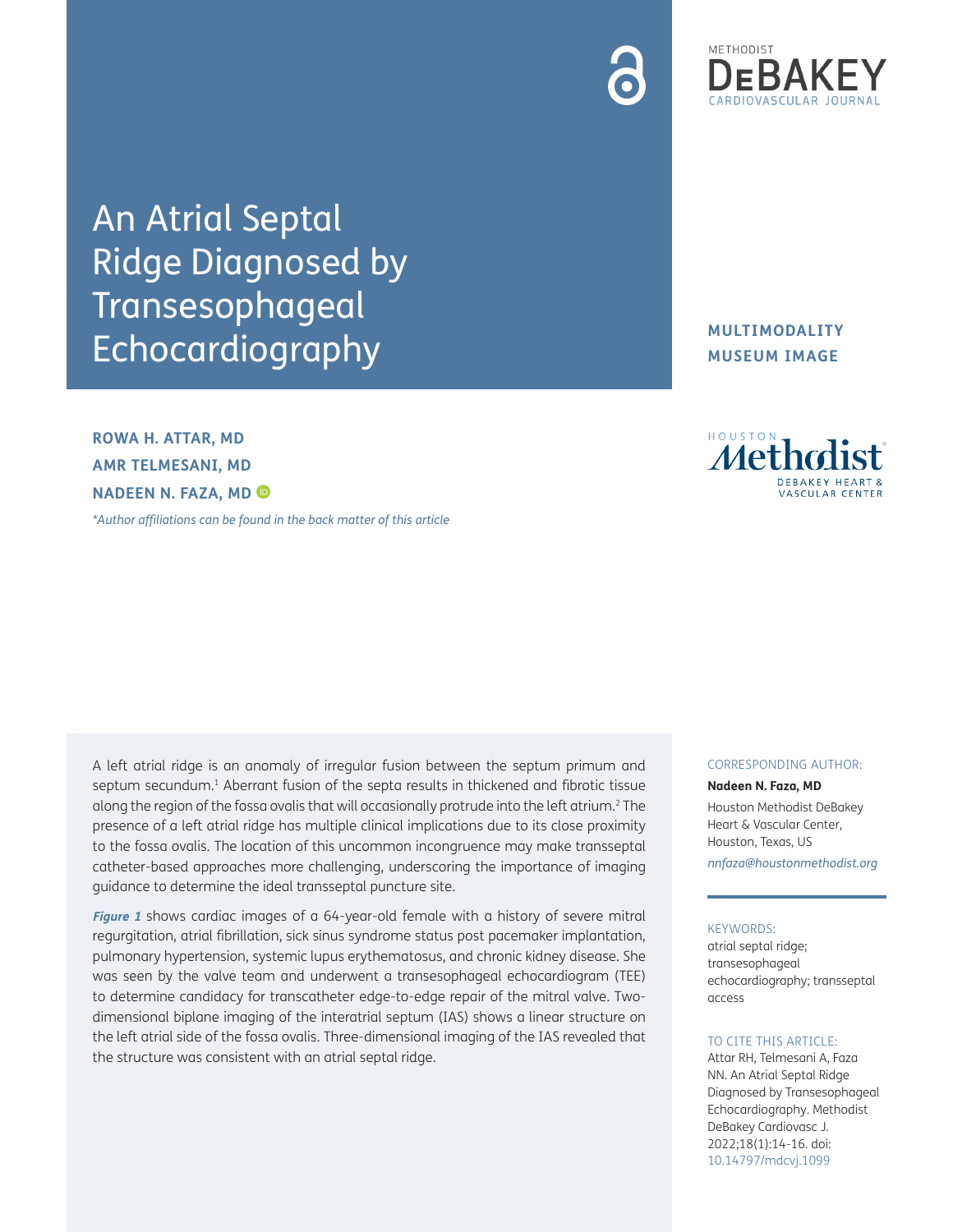

<span id="page-1-3"></span>**Figure 1** (**A**) Transesophageal echocardiogram (TEE) 2-dimensional (2D) imaging of the interatrial septum with the atrial septal ridge shown by the yellow arrows. (**B**) 3D TEE rotated view of the interatrial septum with the fossa ovalis shown in plane with the ridge (yellow arrow). (**C**) Cardiac magnetic resonance cine SSFP 4-chamber image demonstrating the atrial septal ridge (yellow arrow). (**D**) The MitraClip transcatheter mitral valve delivery system safely traversed across the interatrial septum (red arrow) with the yellow arrow pointing towards the atrial septal ridge. RA: right atrium; LA: left atrium; AV: aortic valve; IAS: interatrial septum; FO: fossa ovalis; MV: mitral valve

# **COMPETING INTERESTS**

The authors have no competing interests to declare.

# <span id="page-1-0"></span>**AUTHOR AFFILIATIONS**

#### **Rowa H. Attar, MD**

Houston Methodist DeBakey Heart & Vascular Center, Houston, Texas, US

## **Amr Telmesani, MD**

Houston Methodist DeBakey Heart & Vascular Center, Houston, Texas, US

# **Nadeen N. Faza, MD** *[orcid.org/0000-0002-0601-8741](https://orcid.org/0000-0002-0601-8741)* Houston Methodist DeBakey Heart & Vascular Center, Houston, Texas, US

# **REFERENCES**

- <span id="page-1-1"></span>1. **Shizukuda Y, Muth J, Chaney C, Attari M.** Anomalous ridge on the left atrial side of the atrial septum. Ann Card Anaesth. Apr-Jun 2012;15(2):161-2. doi: *[10.4103/0971-9784.95083](https://doi.org/10.4103/0971-9784.95083 )*
- <span id="page-1-2"></span>2. **Zisa D, Faletra FF, Wessler BS,** et al. Ridges and Pouches: A Case Series of Anomalous Atrial Septal Fusion. CASE (Phila). 2020 Feb;4(1):7-17. doi: *[10.1016/j.case.2019.10.009](ttps://doi.org/10.1016/j.case.2019.10.009)*